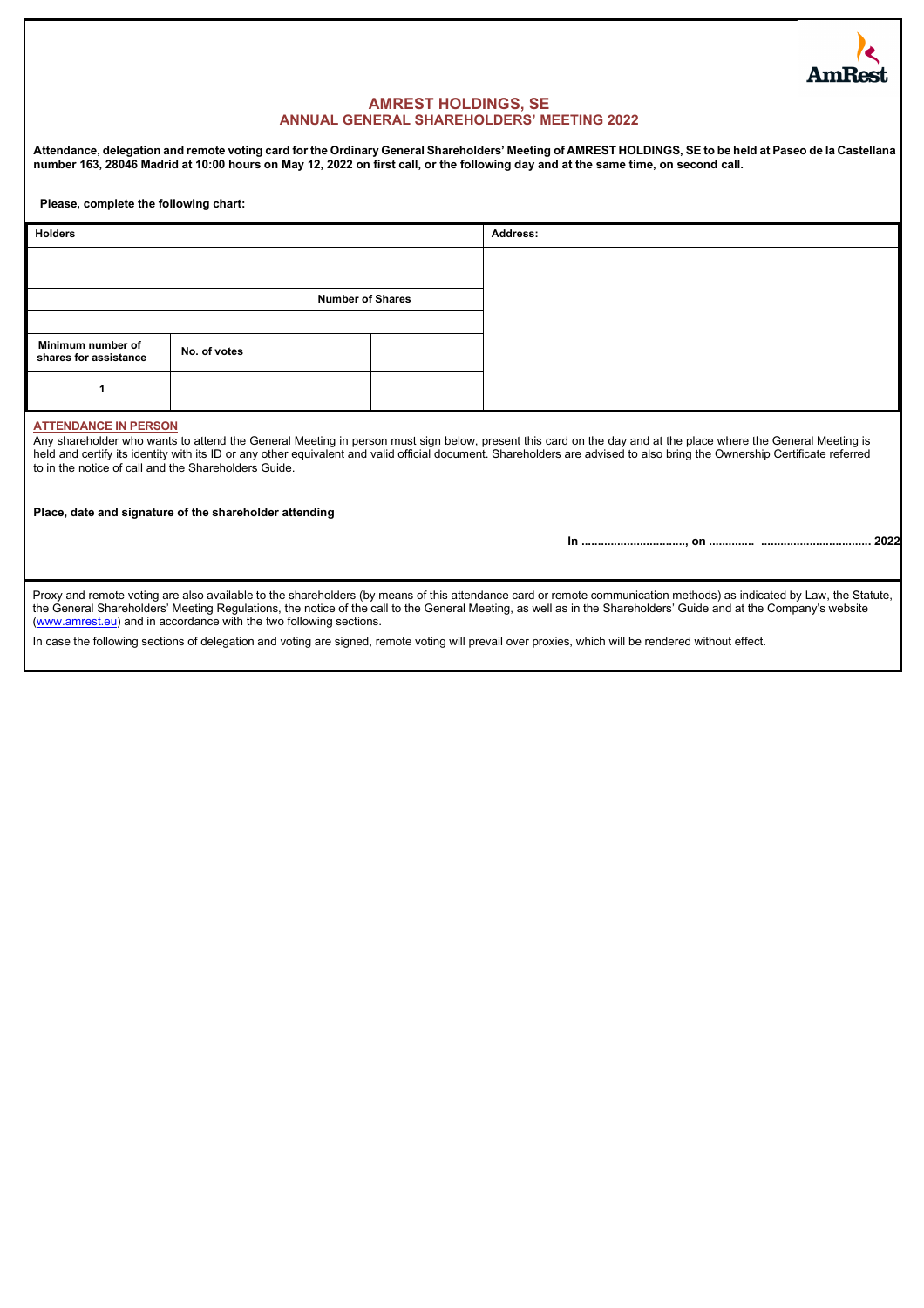## **PROXY REPRESENTATION**

Any shareholder who does not wish to attend the General Meeting may confer its vote to any other person via proxy. **The representative must also sign this proxy**. The holder of the shares included in this attendance card hereby confers its representation to:

(Mark only one of the following boxes and, if applicable, specify the representative. This proxy will only be valid if the shareholder signs in the appropriate place)

1 The Chairman of the Board of Directors or, in case of absence, of the General Meeting

2 Mr/Ms………………………………………………… with ID No.……………………

Any proxy that does not expressly specify the person to whom it has been granted shall be deemed to have been granted, indistinctly, jointly and severally and successively, in favour of the Chairman, Vice Chairman, the Secretary or the ViceSecretary of the Board of Directors. The same applies in cases no box of the proxy has been marked.

To confer voting instructions, mark the corresponding box in the table below with a cross.

**If any of the boxes below are not marked, I grant precise voting instructions in favour of the proposals made by the Board of Directors in accordance with the Agenda attached below.**

| Item of the<br>Agenda |  |  | 5.1 | 5.2 | 5.3 | 5.4 |  |  | 10 | 10<br>14 |
|-----------------------|--|--|-----|-----|-----|-----|--|--|----|----------|
| For                   |  |  |     |     |     |     |  |  |    |          |
| Against               |  |  |     |     |     |     |  |  |    |          |
| Abstention            |  |  |     |     |     |     |  |  |    |          |
| Blank                 |  |  |     |     |     |     |  |  |    |          |

Unless expressly indicated otherwise below, the proxy extends to the resolution proposals not made by the Board of Directors and to points not included in the attached Agenda, in which case, the representative shall vote as he/she may consider most appropriate in accordance with the interests of the Company and the grantor in the framework of social interest. Mark the following box "NO" only if you do not agree with this extension of the proxy. In this case, the shareholder shall be understood to instruct his/her representative to abstain.  $N<sub>O</sub>$ 

For the purposes of Articles 523 and 526 of the Spanish Companies Law, it is hereby made known that (i) the directors José Parés Gutierrez, Luis Miguel Alvarez Pérez, Carlos Fernández González and Pablo Castilla Repáraz are in a situation of conflict of interest in relation to items 5.1, 5.2, 5.3 and 5.4 of the Agenda, each of them with respect to the specific item in which their re-election as director is proposed; and (ii) the Chairman and all other Company directors are in a conflict of interest with respect to items six and eleven of the Agenda. All members of the Board of Directors may have a conflict of interest in relation to situations set forth in sections a), b), c) or d) of Article 526.1 of the Spanish Companies Act (appointment, re-election or ratification of Directors; replacement, removal or dismissal of Directors; filing of a derivative action; and approval or ratification of the Company's operations with a particular Director), which may be presented outside the Agenda under the said Act. If the grantor has not given precise voting instructions with respect to any of the above points, unless expressly stipulated otherwise below, the proxy shall be deemed to have been granted indistinctly, jointly and severally and successively, in favour of the Chairman, the ViceChairman, the Secretary or the ViceSecretary of the Board of Directors. Mark the following box "NO" only if you do not authorise the alternate proxy (in this case the shareholder shall be deemed to have instructed the representative to abstain):  $N<sub>O</sub>$ 

**Signature of the shareholder Signature of the representative**

**In ................................, .............. .................................. 2022 In ................................, .............. .................................. 2022**